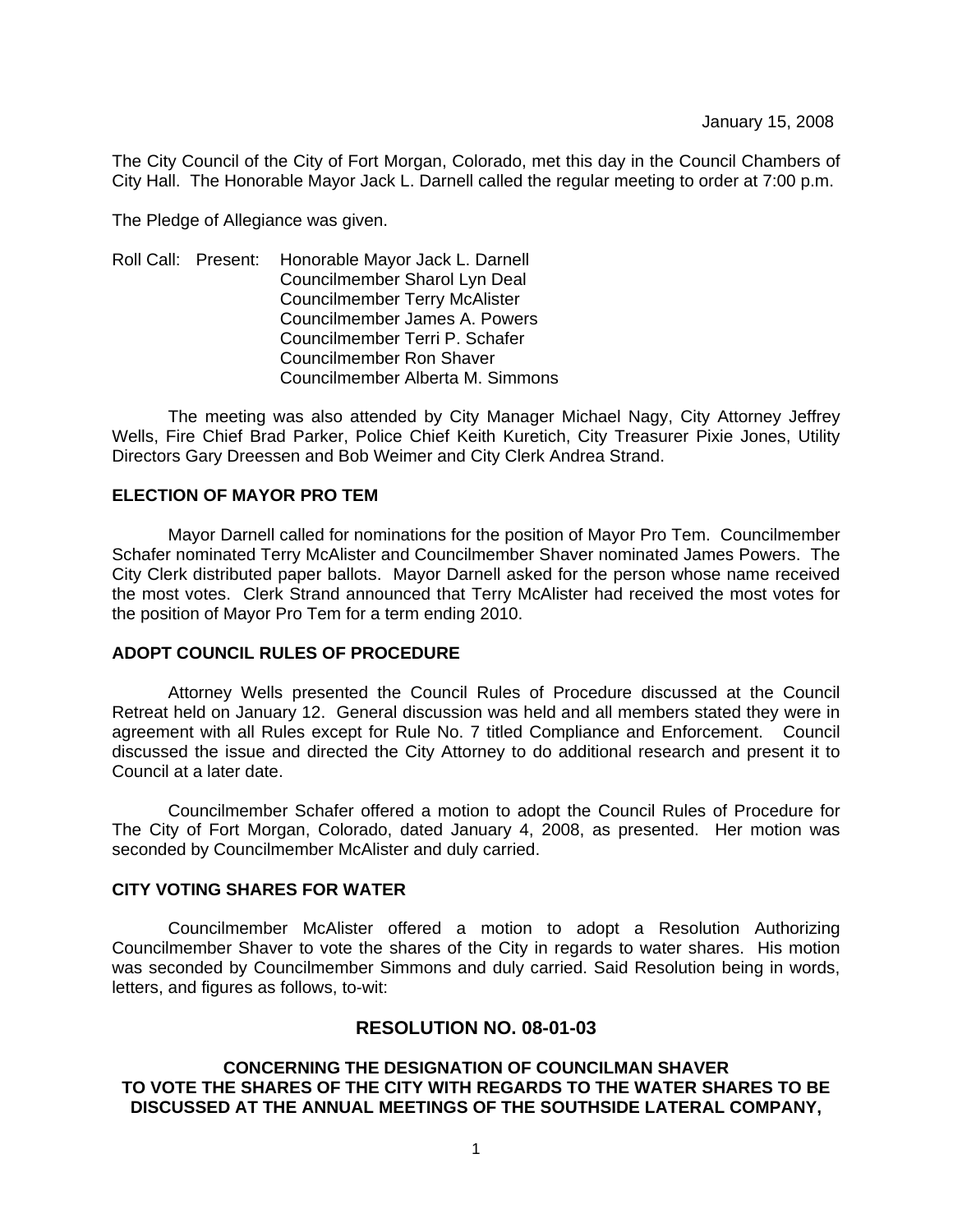### **THE FORT MORGAN RESERVOIR & IRRIGATION COMPANY, THE FORT MORGAN WATER COMPANY, LTD, THE JACKSON LAKE RESERVOIR & IRRIGATION COMPANY, AND THE FORT MORGAN WATER ASSET MANAGEMENT, INC.**

 **Whereas**, the City Council of the City of Fort Morgan, Colorado, is authorized by Art. IV, Sec. 4(D)(1) of the *Charter of the City of Fort Morgan, Colorado* (2008) to provide for "the construction, maintenance, operation, and disposition of public improvements, public works, public utilities, public services…"; and,

**Whereas**, the Council has designated Councilmember Ron Shaver to vote the shares of the City with regards to the water shares to be discussed at the annual meetings of the Southside Lateral Company to be held on January 23, 2008, the Fort Morgan Reservoir & Irrigation Company to be held on January 26, 2008, the Fort Morgan Water Company, LTD to be held on January 26, 2008, the Jackson Lake Reservoir & Irrigation Company, to be held on February 9, 2008, and the Fort Morgan Water Asset Management, Inc. to be held on January 26, 2008; and,

**Whereas**, these votes are of long term benefit to the City.

**NOW, THEREFORE, BE IT RESOLVED** BY THE COUNCIL OF THE CITY OF FORT MORGAN, COLORADO:

1. The Council hereby designates Councilmember Ron Shaver as agent for the City to attend, and vote the shares of the City to be discussed at the annual meetings of the Southside Lateral Company to be held on January 23, 2008, the Fort Morgan Reservoir & Irrigation Company to be held on January 26, 2008, the Fort Morgan Water Company, LTD to be held on January 26, 2008, the Jackson Lake Reservoir & Irrigation Company, to be held on February 9, 2008, and the Fort Morgan Water Asset Management, Inc. to be held on January 26, 2008.

INTRODUCED, PASSED, APPROVED AND ADOPTED this 15TH day of January, 2008, the vote upon roll call being as follows:

Ayes: Mayor Darnell; Council members Deal, McAlister, Powers, Schafer, Shaver and Simmons.

Nays:

Absent /Abstain:

# THE CITY COUNCIL OF THE CITY OF FORT MORGAN, COLORADO

[ SEAL ]

 BY: /s/ Jack L. Darnell Mayor

## ATTEST:

/s/ Andrea J. Strand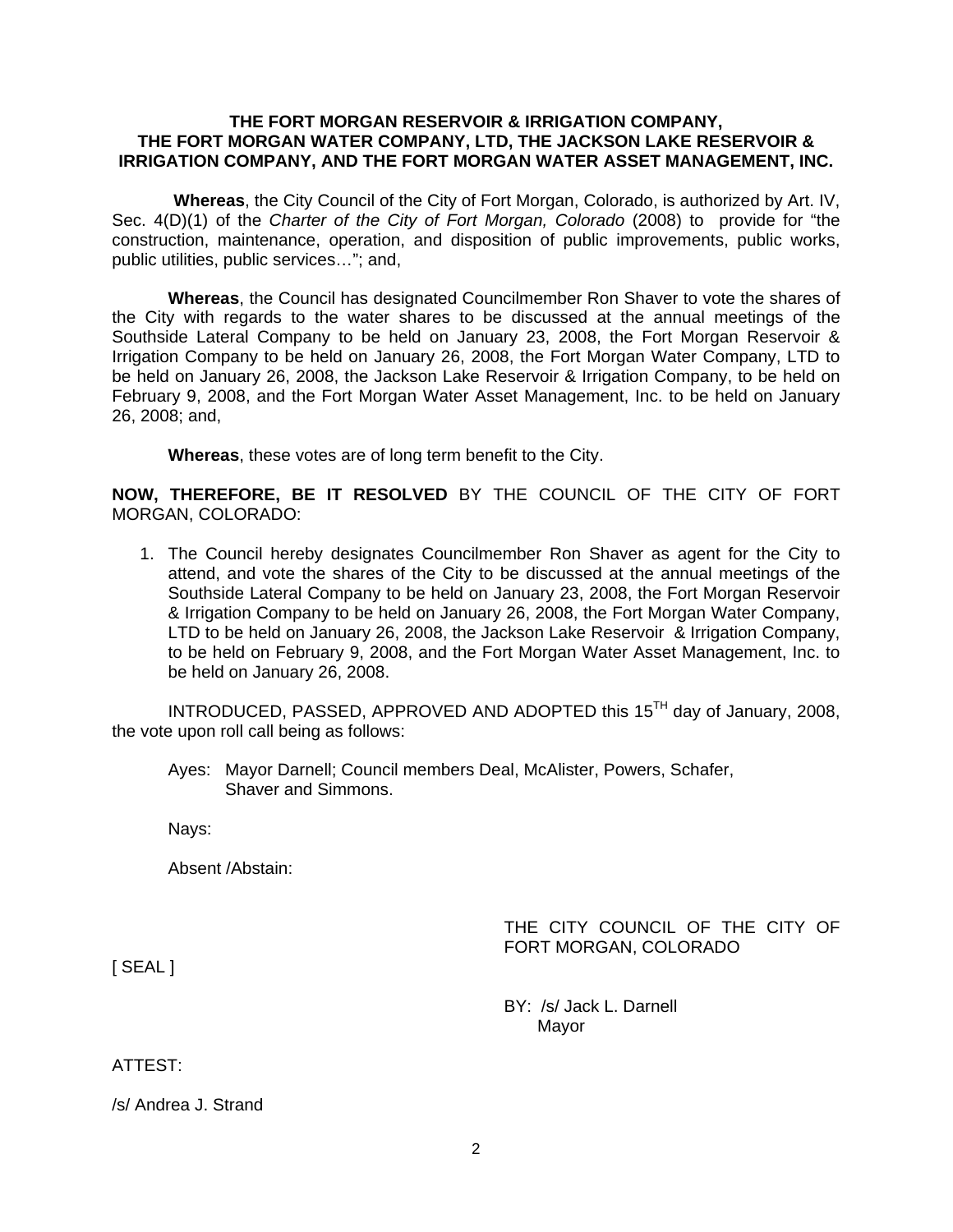City Clerk

| STATE OF COLORADO       |       |                    |
|-------------------------|-------|--------------------|
| <b>COUNTY OF MORGAN</b> | ) SS. | <b>CERTIFICATE</b> |
| CITY OF FORT MORGAN     |       |                    |

I, ANDREA STRAND, City Clerk for the City of Fort Morgan, Colorado, do hereby certify and attest that the foregoing **Resolution** is a true, perfect and complete copy of the **Resolution** adopted by the Council of Fort Morgan, Colorado, and is identical to the original thereof appearing in the official records of the City of Fort Morgan, Colorado, and that the same has not been, since its adoption, in any respect, rescinded or amended.

IN TESTIMONY WHEREOF, I have hereunto set my hand and have affixed the seal of the City of Fort Morgan this 15th day of January, 2008.

/s/ Andrea J. Strand, City Clerk

#### **AIRPORT ADVISORY COMMITTEE**

 City Manager Nagy informed Council that the Airport Advisory Committee had three members whose terms were expiring on January 1, 2008. The openings were advertised as directed in the local newspaper on December 13, 2007. Three applications were received. After reviewing the applications at their regular meeting on January 9, the Airport Advisory Committee recommended the re-appointments of all three individuals who reapplied to serve another three-year term. City Manager Nagy recommended that Council re-appoint Bruce Marron of 516 Cheyenne Street, Fort Morgan; Bill Midcap of 19465 County Road V, Fort Morgan; and John Sneed of 918 Diana Street, Fort Morgan; to the Airport Advisory Committee, each to a three-year term with the terms to expire on January 1, 2011.

 Councilmember Simmons offered a motion to approve the appointments of Bruce Marron, Bill Midcap and John Sneed to the Airport Advisory Committee with terms expiring on January 1, 2011. Her motion was seconded by Councilmember McAlister and duly carried.

#### **FIRE PENSION BOARD**

 Fire Chief Parker informed Council that the Fire Pension Board is required to have two citizens appointed by City Council. He recommended that Council appoint Sharyn Spencer who will replace Nancy Lockwood and reappoint Ron Herbst to the Fire Pension Board.

 Councilmember Powers offered a motion to appoint Sharyn Spencer and Ron Herbst to the Fire Pension Board. His motion was seconded by Councilmember Shaver and duly carried.

## **FIRE DEPARTMENT SECRETARY**

 Fire Chief Parker informed Council that according to the Fire Department By-Laws, the Secretary position with the Fire Department requires appointment by Council. The Fire Department elected Milton L. Boehm III, known as Trae Boehm, and asked for Council's approval for his appointment to the position of Secretary for the Fire Department.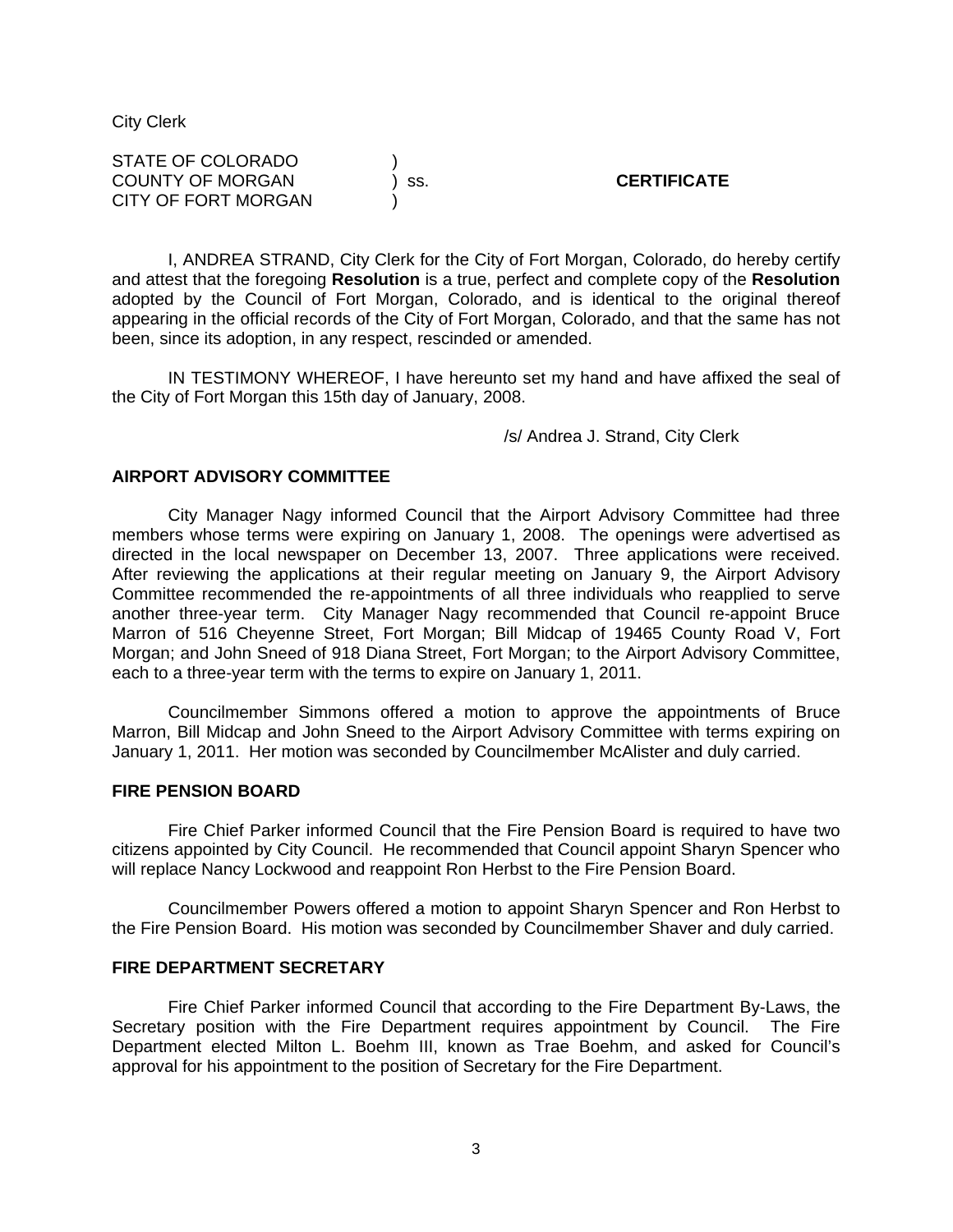Councilmember Simmons offered a motion to approve the appointment of Trae Boehm as the Fire Department Secretary. Her motion was seconded by Councilmember Schafer and duly carried.

# **TREE, PARKS AND RECREATION BOARD**

 Mayor Darnell stated he was informed after the January 8 meeting that the Tree, Parks and Recreation Board were combined into one Committee/Board. The Mayor stated that Sharol Lyn Deal would be the Council representative for this committee.

| <b>BOARD OR</b><br><b>COMMITTEE</b>                 | 2008-2009<br><b>TERM</b> |
|-----------------------------------------------------|--------------------------|
| <b>Airport Advisory Committee</b>                   | <b>McAlister</b>         |
| <b>CML Policy Review</b>                            | Powers                   |
| Firemen's Pension Board                             | Darnell                  |
| Fort Morgan Ditch Company                           | Shaver                   |
| Fort Morgan Heritage Foundation                     | Powers                   |
| <b>Golf Course Advisory Committee</b>               | Schafer                  |
| <b>Library Board</b>                                | Simmons                  |
| <b>Morgan County Economic</b><br>Development Corp.  | Schafer                  |
| <b>Planning Commission</b>                          | Darnell/Deal             |
| Progressive 15                                      | Darnell                  |
| <b>Senior Center Advisory Board</b>                 | Simmons/Deal             |
| Tree, Parks and Recreation<br><b>Advisory Board</b> | Deal                     |
| <b>Water Advisory Board</b>                         | Shaver                   |

### **CONSENT AGENDA**

 Clerk Strand presented the Consent Agenda for Council consideration. Councilmember Simmons offered a Resolution to approve the Consent Agenda as presented and moved for its adoption. Her motion was seconded by Councilmember McAlister; said Consent Agenda being in words, letters, and figures as follows, to-wit:

- A. Approve the application for renewal of a Retail Liquor Store License for Midcap LLC, North Main Liquor located at 716 Main Street with a clear Police Investigative Report.
- B. Approve the Payroll and Disbursements Reports for December 2007.

All matters listed under the Consent Agenda, are considered to be routine business by the Council and will be enacted with a single motion and a single vote by roll call. There will be no separate discussion of these items. If discussion is deemed necessary, that item should be removed from the Consent Agenda and considered separately.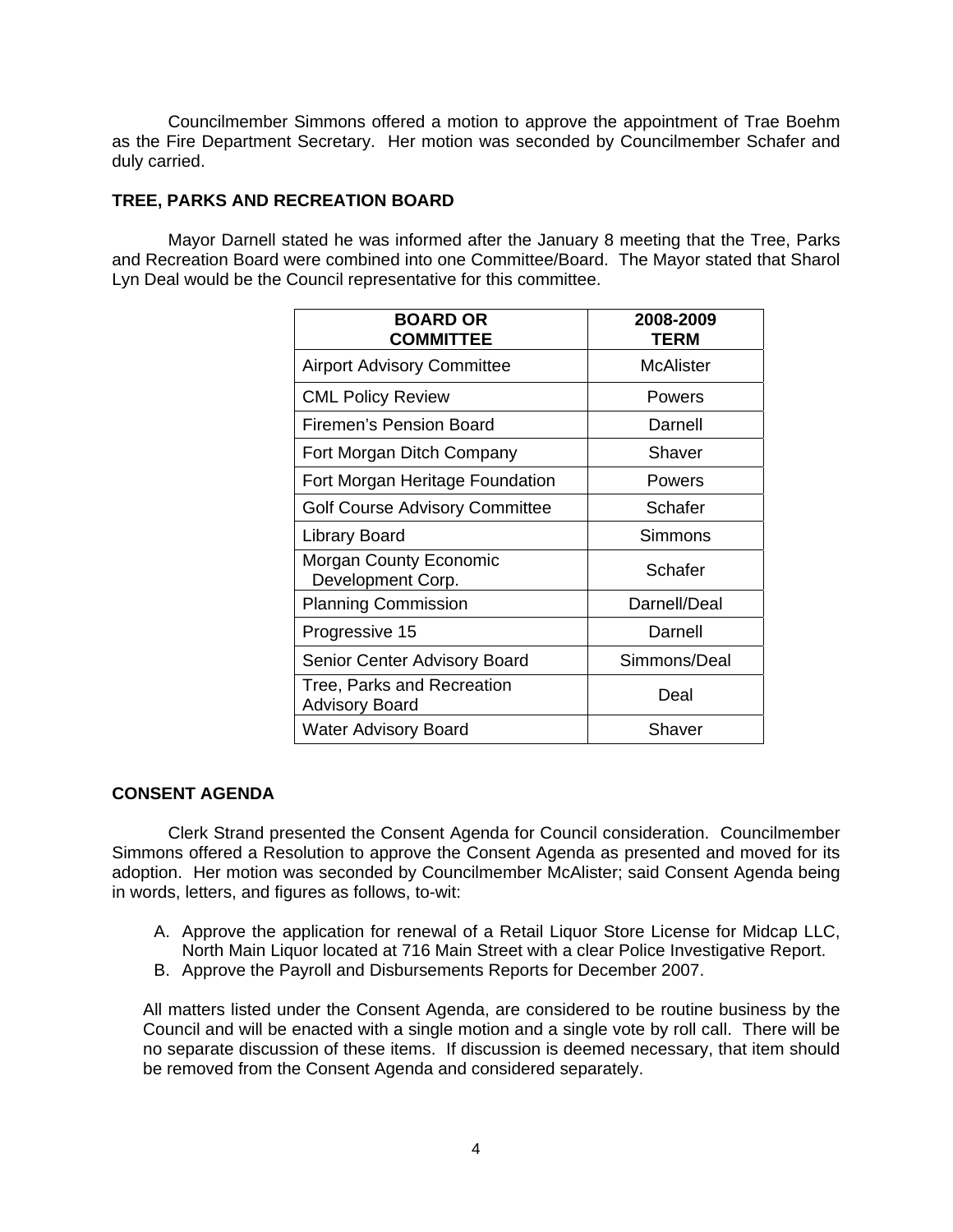PASSED, APPROVED AND ADOPTED this 15<sup>th</sup> day of January, 2008, the vote upon roll call being as follows: Ayes: Mayor Darnell; Councilmembers Deal, McAlister, Powers, Schafer, Shaver and Simmons. Nays: none.

# **PUBLIC COMMENT / AUDIENCE PARTICIPATION**

 Todd Woodring who lives at 600 Ash Street in Fort Morgan stated he had concerns with the snow removal process in the City. He stated he had talked to the City Manager about the issue. He also had concerns about the drainage system by Ash Street. He offered to help with the snow removal. He also voiced concern over the weed violations which occurred this past summer in the City.

### **REPORTS**

 City Manager Nagy distributed a memo dated January 15, 2008, from Kenneth Breneman, Streets Superintendent, and updated Council with the Snow Removal Plan for the City. He also reported that the Golf Course Advisory meeting had been rescheduled because they did not have a quorum. He noted that the Golf Course Advisory Board did vote to recommend changes to the By-Laws including a member who was outside of City limits. Councilmember Simmons stated that the discussion in 2004 was that each committee or board should change their By-Laws if they intended to appoint members who lived outside of the City limits.

 Director Shedd, Community Development, introduced Deanna Verhaag as the new Recreation Superintendent for the City.

 Police Chief Kuretich called attention to a revised Snow, Ice, & Debris Courtesy Notice his Department has drafted. This Courtesy Notice will be used to notify citizens of the requirements of the Snow Ordinance, Section 25-3 of the City Code. He also reported that the Police Department had 95 complaints of "snow and ice" not being removed from sidewalks, but no summonses were issued.

 Utility Directors Dreessen and Weimer updated Council on the various activities of their Departments.

City Attorney Wells thanked Council and staff for their input on the Council Rules and Procedures which was reviewed at the Retreat held on January 12. The Mayor and City Manager Nagy stated he did an excellent job facilitating the review of the Charter. Councilmember Deal added that she had recently attended a meeting for new council members at Colorado Municipal League which concentrated on open meetings and open records. She found the information to be useful at the staff retreat. She also emphasized the importance of good communication and accountability to each other.

 The City Attorney then reported on the open records issue with *The Fort Morgan Times*. In summary, he felt the newspaper had three areas of concern: the declaratory action filed by the City, the destruction of the draft documents and the difference of opinion of the outcome of the City Managers evaluation determined by City Council. He stated that the City has made efforts to discuss this with *The Fort Morgan Times,* but he has not received a response. He would like to be able to sit down and discuss any issues with the newspaper before going to court. He stated there was no scandal to hide records and invited the public to request any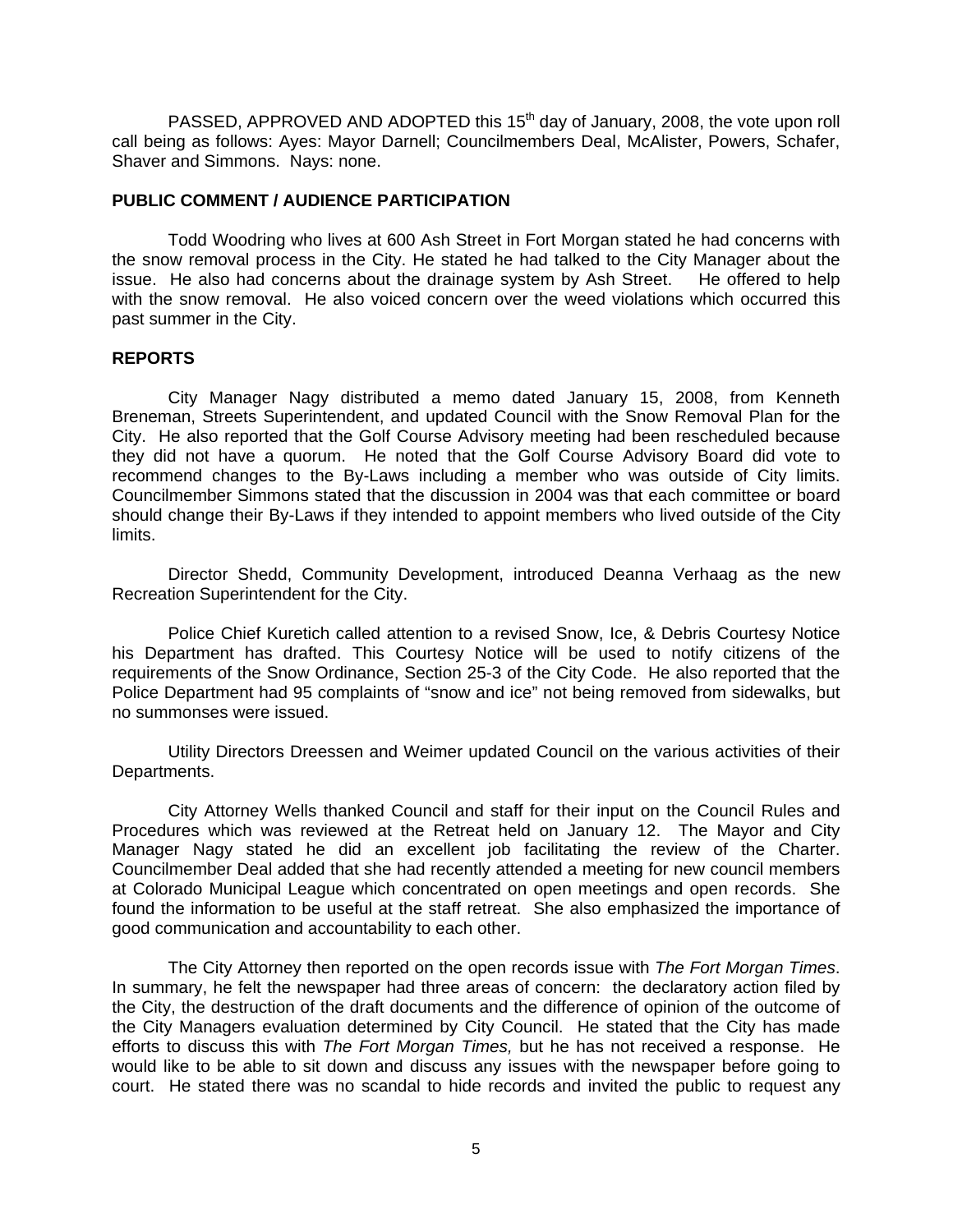record through the proper channels. He suggested posting information on this issue on the City's website.

Mayor Darnell suggested a meeting with the owner of *The Fort Morgan Times* to resolve these issues. Discussion continued and it was mentioned that Dean Singleton is the President. Councilmember McAlister asked City Manager Nagy if he had any ideas to resolve this issue since it seems to be centered around his evaluation. City Manager Nagy suggested a public information seminar attended by the press and staff to discuss this and possibly facilitated by the Colorado Municipal League.

 Councilmember McAlister offered a motion to prepare a letter to Dean Singleton, President of Media NewsGroup, inquiring on how the City of Fort Morgan and *The Fort Morgan Times* could communicate to improve relations. His motion was seconded by Councilmember Simmons and duly carried.

#### **BIDS, MEETINGS AND ANNOUNCEMENTS**

 Clerk Strand announced bids were being accepted for the Annual On-Call Concrete Contractor to perform concrete construction work for the City until 2:00 p.m. on January 17 at the City Complex. Bids for the Annual On-Call Weed and Snow Removal Contractor to perform weed and snow removal for the City would be accepted until 2:00 p.m. on January 17 at the City Complex and bids for Grounds Maintenance Equipment at the Golf Course were being accepted until 12:30 p.m. MST on February 4, 2008.

 She also announced the Senior Center Advisory Board would meet on Monday, January 14, 8:00 a.m., at City Hall. The Planning Commission would meet on Monday, January 14, 5:15 p.m., at City Hall. The City and County meeting would be held on Thursday, January 17, 6:00 p.m. with the City of Fort Morgan to host the event at the Country Steak Out. A retreat for City Council and Appointed Officials will be held on Saturday, March 8, 2008, 8:30 a.m. with the location to be determined.

## **DISCUSSION OF A LETTER RECEIVED BY MAYOR DARNELL FROM WILLIAM R. HOLLAND**

Thursday, January, 10, 2008

Mayor Jack Darnell City of Fort Morgan Fort Morgan, CO 80701

Dear Mayor Darnell,

 Throughout the past several months I have heard numerous comments from various individuals about your growing frustration with City administrator Michael Nagy. Even you, without going into detail, have expressed your dissatisfaction to me about Michael.

 As you should know, one person tells another a story, that person passes along the information to yet another and the story grows – somewhat like Eric Jorgenson's letter of censure to you.

 But now, according to the latest rumor reported to The Fort Morgan Times, you may have gone too far. I learned earlier this week you recently accused Michael of leaking information to the newspaper.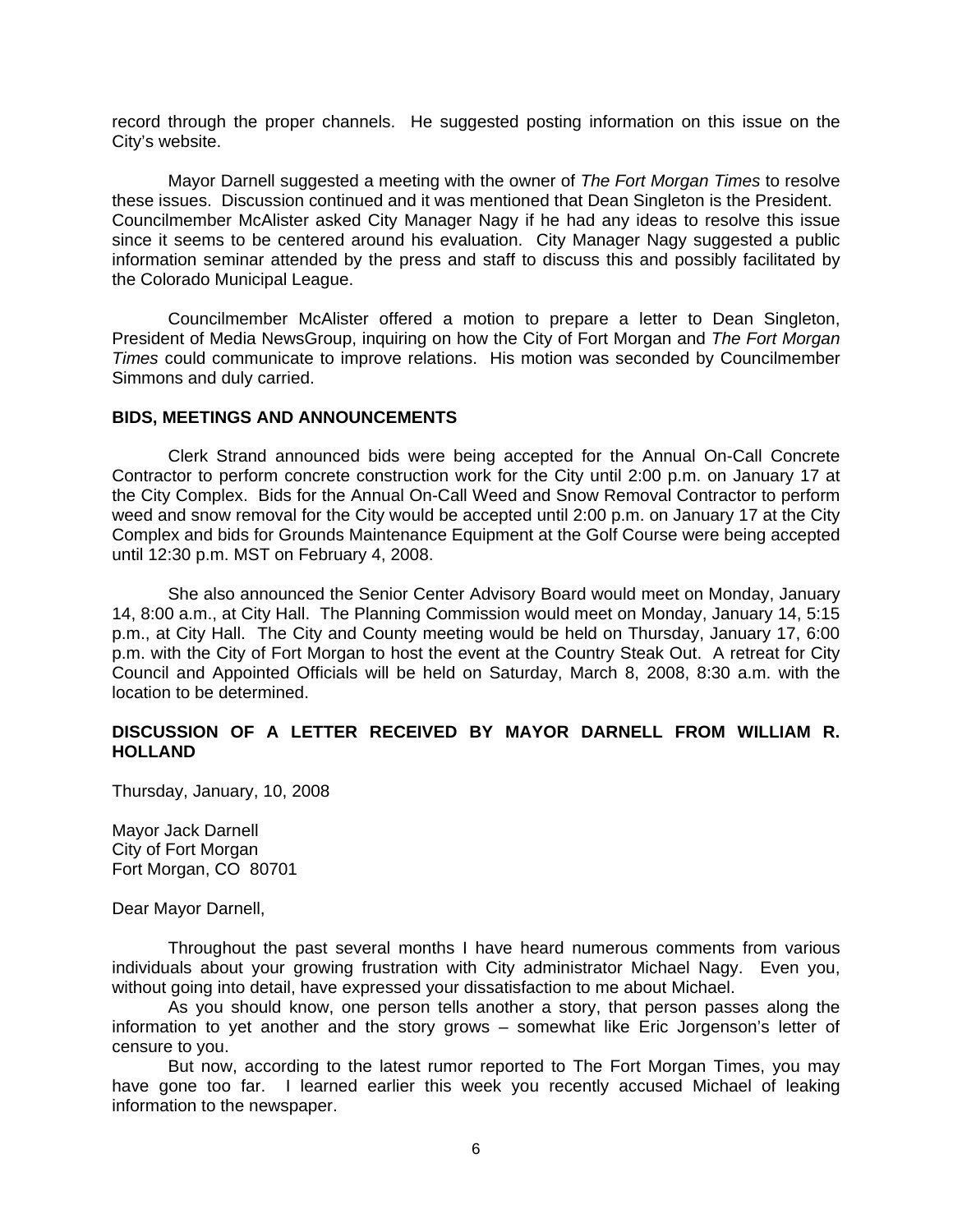First, if the accusation you made to Michael is true  $-$  and I have reason to believe it is  $-$ IT IS TOTALLY FALSE. Second, by accusing Michael of leaking information, you have also insinuated The Times accepted the information. Again FALSE.

 I will call you early next week so you can share with me what INFORMATION it was you accused Michael of leaking to the newspaper so I can set the record straight.

 I have also been told you are not happy that Michael and his wife, Linda, are part of what has become known as "Friday Night Date Night," a gathering of 6 to 10 couples (including Nancy and me) most every Friday evening to have dinner, share each other's company and let our hair down a little. Let me assure you, Michael and Linda have been a welcomed addition to the group. Just for your information, the couples include key business leaders and community decision makers.

 If this is also true, I take your "Date Night" objection personally since I was the one who invited Michael and Linda to join the group in my attempt to improve the City's (Michael's) involvement with the community. As mayor, I would have thought you would be supportive of Michael being visible and active in the community during working hours and on his own personal time since it was one of the goals you and the council gave him when he was hired.

 As publisher, The Times and I support Michael 100 percent, not only for the person he is, but also because HE IS THE MOST PROFESSIONAL city manger I have worked with throughout my 26 years as a publisher in seven states.

 You and every member of the City Council should be doing all you can to make sure Michael succeeds and not getting in his way. That's what the residents and I expect now that we have a new City Charter and new form of government. It's time you fully understand and accept it.

I look forward to our conversation early next week.

**Sincerely** 

William R. Holland Publisher

cc: Michael Nagy and Councilmembers Alberta Simmons, Teri Schafer, Lyn Deal, Jim Powers. Terry McAlister and Ron Shaver.

# **MAYOR DARNELL'S RESPONSE TO WILLIAM HOLLAND'S LETTER**

Our Founding Fathers were so concerned about open government and a free exchange of Ideas that they included the speech and debate clause. State government has recognized the importance of the speech and debate clause and the extended protection to the state legislature and local government bodies because it is of such vital importance to insure that elected officials can speak their minds without fear of legal retribution. This Principle is so important and so fundamental to our system of Government that it was extended to protect individuals and the press when our forefathers ratified the bill of rights. These principles are sacred and a cornerstone of our society and the freedoms we enjoy. But there comes a time when enough is enough and we have reached that time.

 The attacks that Mr. Holland makes are directed at City government and are being used to sell newspapers and, in my opinion, are made to intimidate and threaten the due process of law and City policy. These consistent excessive attacks appear to me as abuse of the power of the press. I will not dignify his personal attacks and vindictiveness against the City of Fort Morgan with any further response to this issue.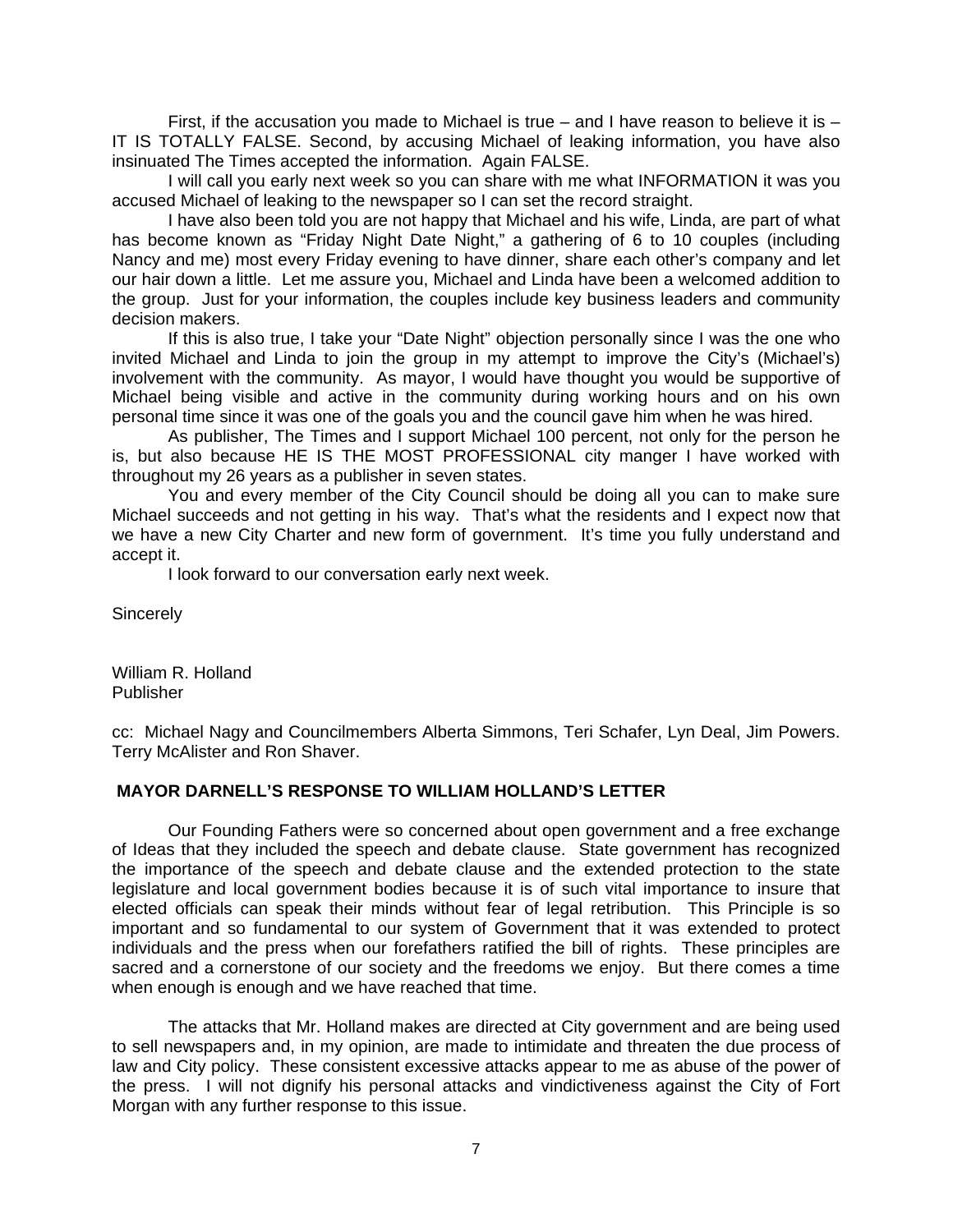In closing, I want to reiterate that this Council as all elected official serve at the pleasure of the People. We will not be bullied by threats from the press or from any other entity, or the like. We are here to serve the People to the best of our ability and the People of Fort Morgan have spoken and selected the seven of us to represent them, not Bill Holland.

#### **CLARIFICATION OF THE CITY COUNCIL MINUTES OF AUGUST 21, 2007**

The City Attorney provided that in Council's Rules of Procedure adopted January 4, 2008, Rule 1f: The minutes may be corrected or amended after they have been approved, if an error or material omission is reasonably established. In this case, the motion "to amend something previously adopted" may be used.

 Attorney Wells stated that it has come to his attention that the minutes of August 21, 2007, need clarification. He became aware of this issue when Mr. Nagy met with him to discuss the denial of *The Fort Morgan Times'* December 28 open records request. Shortly after his meeting with Mr. Nagy, *The Fort Morgan Times* made an open records request for the August 21, 2007, minutes. After Mr. Nagy notified Mr. Wells of the motion made on August 21, 2007, Mr. Wells requested a copy of those minutes and additional information on how the City had conformed with the policy for the destruction of draft records in the past. Based upon the information he reviewed, it was his opinion that there had been a material omission of discussion and information in the August 21, 2007, minutes.

Attorney Wells asked the Clerk to read the motion. Clerk Strand read the record.

 Alderman Shaver offered a motion to accept the evaluation with the changes discussed tonight and to destroy the original forms from each person. His motion was seconded by Alderman Powers and duly carried.

 Discussion among Council revealed that the Council never intended to alter the policy adopted in 2001 regarding the destruction of City Council's draft evaluation documents. It was noted by City Attorney Wells that prior to Mr. Nagy's August 21 evaluation, Council had agreed to consider and pass motions requested by City staff. He also reminded Council of the dispute regarding Mr. Nagy's request for City Council's draft evaluation documents. Further he noted that this was the first evaluation conducted in open session and that the procedure for conducting these types of evaluations had not yet been established by Council. It was also noted by Mayor Darnell that he had originally objected to Mr. Nagy's request to destroy records because the Council had never been required to take a motion to destroy records. All members of Council agreed that the motion was made at the request of Mr. Nagy and Council approved the motion in an effort to accommodate Mr. Nagy's request.

Councilmember Powers offered a motion to authorize the City Clerk to amend the minutes of August 21, 2007, to clarify the motion to make it clear that there was not a change of policy regarding the destruction of City Council's draft evaluation documents. His motion was seconded by Council member Shaver and duly carried.

### **ACTING CITY MANAGER**

 Mayor Darnell presented Chief Keith Kuretich with a certificate for the position of Acting City Manager, which he was appointed to on January 8, 2008.